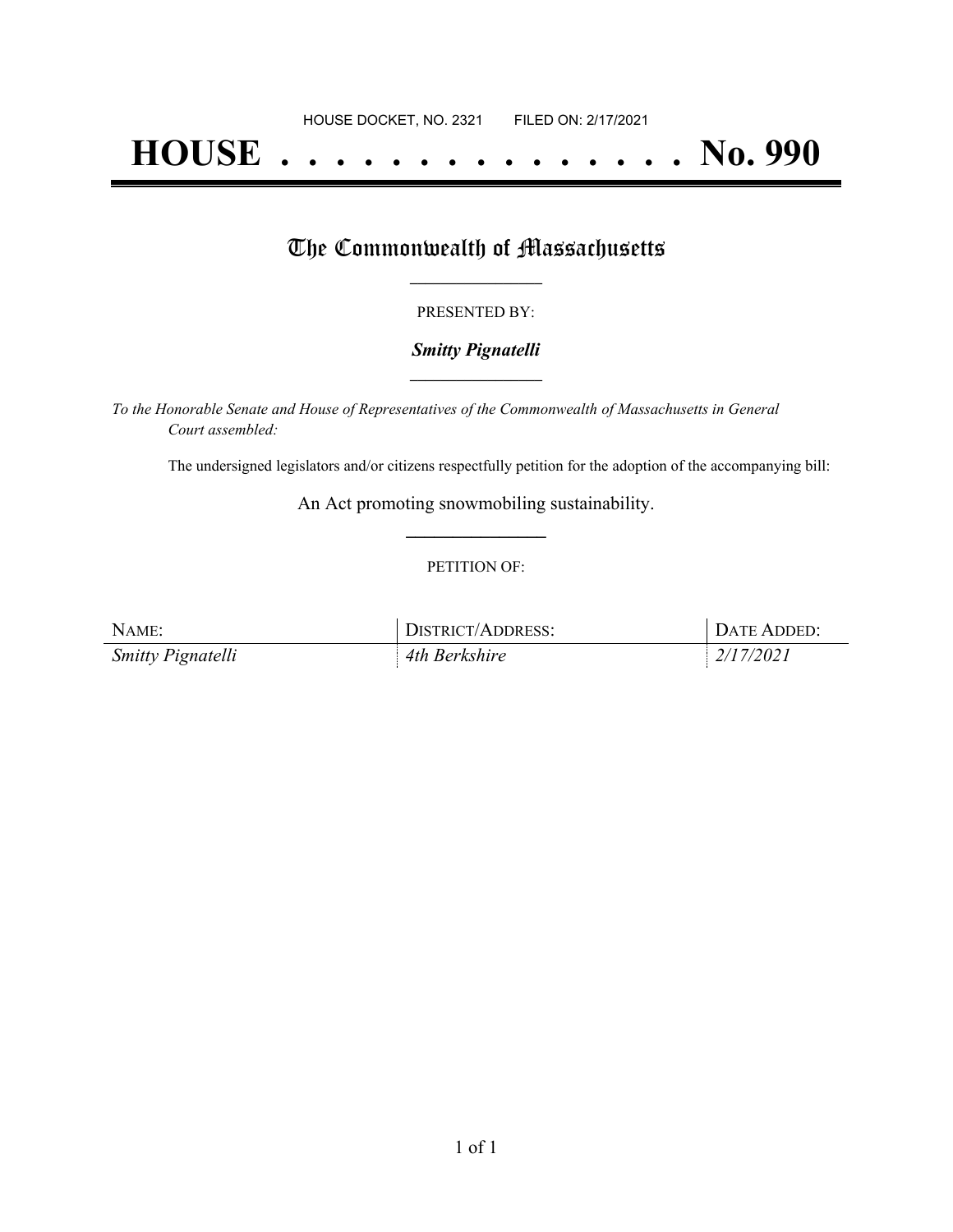#### HOUSE DOCKET, NO. 2321 FILED ON: 2/17/2021

## **HOUSE . . . . . . . . . . . . . . . No. 990**

By Mr. Pignatelli of Lenox, a petition (accompanied by bill, House, No. 990) of Smitty Pignatelli relative to promoting snowmobiling sustainability. Environment, Natural Resources and Agriculture.

#### [SIMILAR MATTER FILED IN PREVIOUS SESSION SEE HOUSE, NO. *848* OF 2019-2020.]

### The Commonwealth of Massachusetts

**In the One Hundred and Ninety-Second General Court (2021-2022) \_\_\_\_\_\_\_\_\_\_\_\_\_\_\_**

**\_\_\_\_\_\_\_\_\_\_\_\_\_\_\_**

An Act promoting snowmobiling sustainability.

Be it enacted by the Senate and House of Representatives in General Court assembled, and by the authority *of the same, as follows:*

1 SECTION 1. Section 2 of Chapter 21 of the General Laws, as appearing in the 2016

2 Official Edition, is hereby amended by striking out, in line 2, the figure "13" and inserting in

3 place thereof the following figure:- 15.

4 SECTION 2. Section 2A of said chapter 21, as appearing in the 2016 Official Edition, is

5 hereby amended by striking out, in line 6, the word "county", and inserting in place thereof the

6 following words:- county, and at least 1 of whom shall be a resident of Franklin County,

7 Hampden County, Hampshire County or Worcester County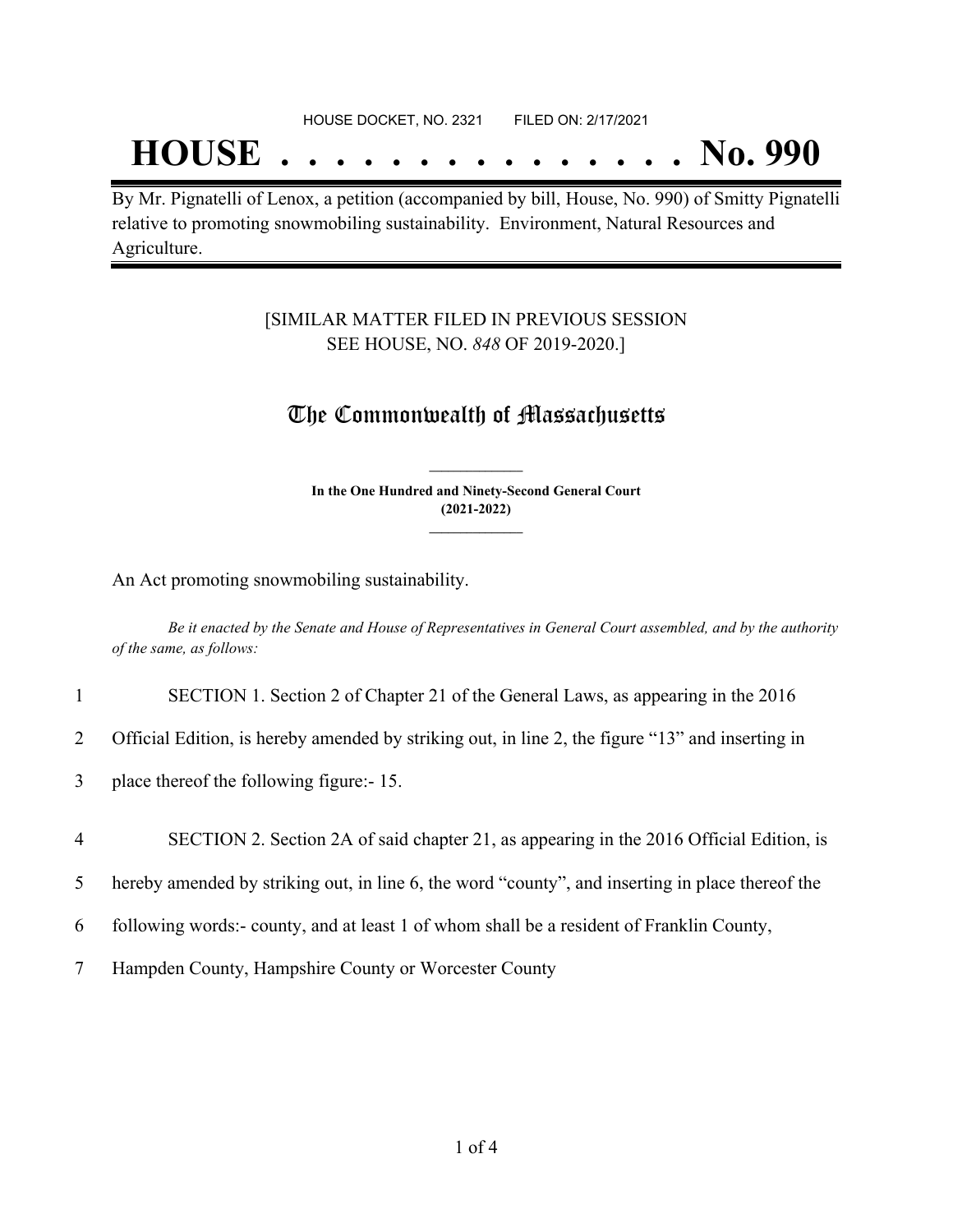| 8  | SECTION 3. Said section 2A of said chapter 21, as so appearing, is hereby further                 |
|----|---------------------------------------------------------------------------------------------------|
| 9  | amended by inserting after the word "Massachusetts", in line 12, the following words:- the        |
| 10 | Snowmobile Association of Massachusetts.                                                          |
| 11 | SECTION 4. Said section 2A of said chapter 21, as so appearing, is hereby further                 |
| 12 | amended by striking out, in line 13 and in line 17, the number "2" and inserting in place thereof |
| 13 | the following number:- 4.                                                                         |
| 14 | SECTION 5. Said section 2A of said chapter 21, as so appearing, is hereby further                 |
| 15 | amended by striking out, in line 15, the number "6" and inserting in place thereof the following  |
| 16 | number:- 7.                                                                                       |
| 17 | SECTION 6. Section 1 of chapter 61B of the General Laws, as appearing in the 2016                 |
| 18 | Official Edition, is hereby amended by inserting, in line 20, after the word "gliding" the        |
| 19 | following words:-, recreational snowmobiling,".                                                   |
| 20 | SECTION 7. Section 22 of chapter 90B of the General Laws, as appearing in the 2016                |
| 21 | Official Edition, is hereby amended by adding at the end thereof the following paragraph:-        |
| 22 | In conjunction with the Snowmobile Association of Massachusetts, or its successor                 |
| 23 | organization, a three-day "free snowmobile weekend" shall be established annually by the          |
| 24 | Massachusetts Office of Law Enforcement on a mutually agreeable weekend during the winter         |
| 25 | snowmobiling season. For the purposes of this section, a "free snowmobile weekend" is defined     |
| 26 | as a Friday, Saturday, and Sunday during which a Massachusetts snowmobile registration and        |
| 27 | Trail Pass provided by the Snowmobile Association of Massachusetts or its appendant clubs is      |
| 28 | not required for non-residents to operate snowmobiles on public lands, or private lands under     |
|    |                                                                                                   |

of 4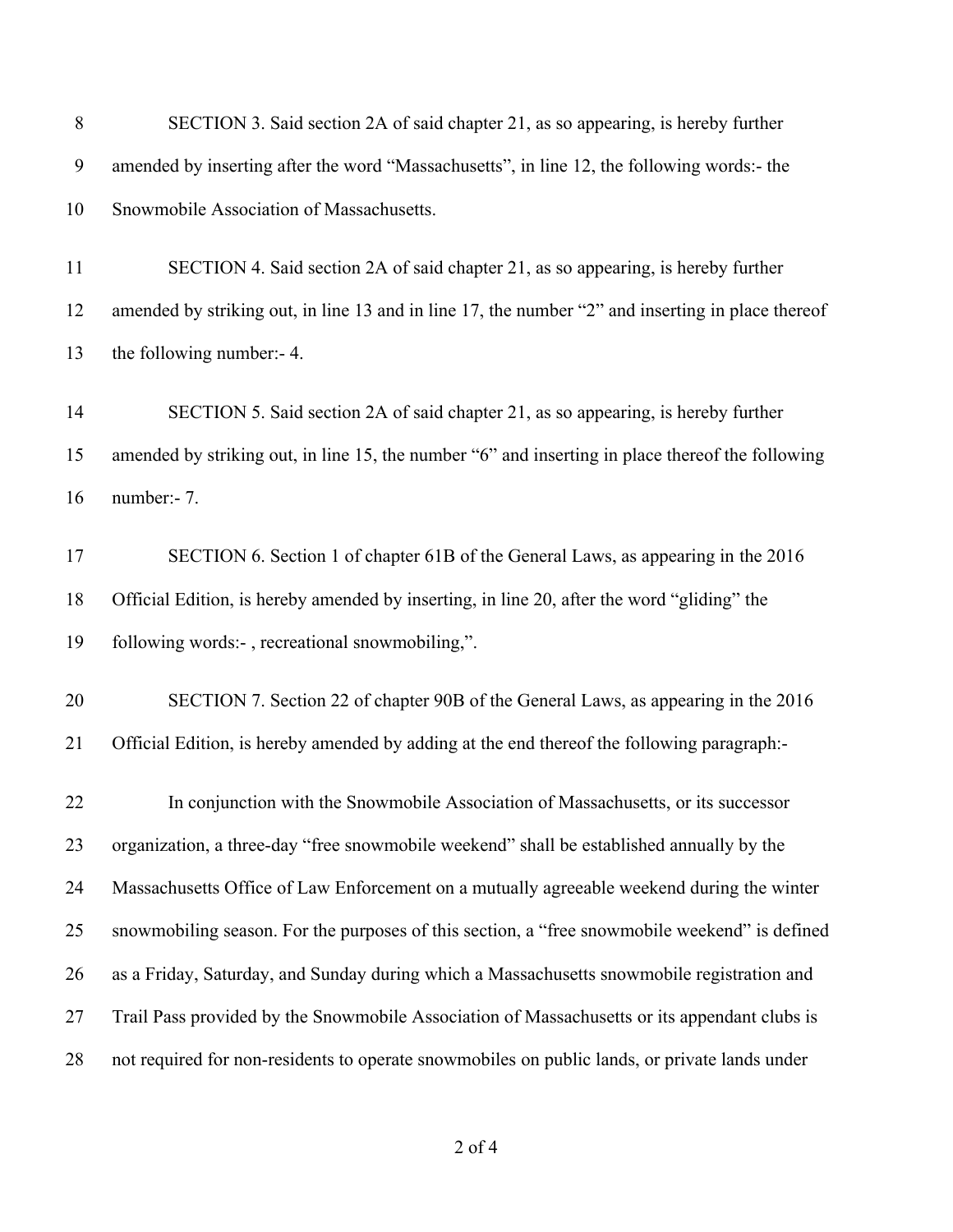| 29 | agreement with the Snowmobile Association of Massachusetts or its appendant clubs, provided           |
|----|-------------------------------------------------------------------------------------------------------|
| 30 | said non-resident has proof of a valid registration in any state or Canadian province.                |
| 31 | SECTION 8. Said chapter 90B is hereby amended by inserting after section 26E the                      |
| 32 | following section:-                                                                                   |
| 33 | Section 26F. Whoever, without right, knowingly operates a motor vehicle on wheels over                |
| 34 | a snow vehicle trail on public property shall be subject to a fine of \$250 for the first offense and |
| 35 | a fine of \$500 for any subsequent offense.                                                           |
| 36 | The provisions of this section shall not apply where the operation of the wheeled vehicle             |
| 37 | onto a snow vehicle trail occurred from an adjoining public way or place, or private way or place     |
| 38 | which members of the public are allowed access; unless, signage that prohibits the public use of      |
| 39 | a wheeled vehicle on the trail is posted conspicuously at such location.                              |
| 40 | For the purposes of this section, the words "snow vehicle trail" shall mean a path or road            |
| 41 | on publicly-owned property that is designated and marked as a trail for snow vehicles by the          |
| 42 | property owner, provided that during any period of such allowed use as may be established by          |
| 43 | the owner, the trail is closed to the public use of motor vehicles other than snow vehicles; and the  |
| 44 | words, "motor vehicle on wheels" or "wheeled vehicle", shall mean a recreational vehicle as           |
| 45 | defined under this chapter, and a motor vehicle as defined under chapter 90, not excluding any        |
| 46 | motor vehicle used exclusively in the building, repair and maintenance of highways; provided,         |
|    |                                                                                                       |
| 47 | such vehicle is designed to travel on one or more wheels in contact with the ground.                  |
| 48 | SECTION 9. The Massachusetts Office of Law Enforcement and Executive Office of                        |
| 49 | Energy and Environmental Affairs, in conjunction with the Snowmobile Association of                   |

of 4